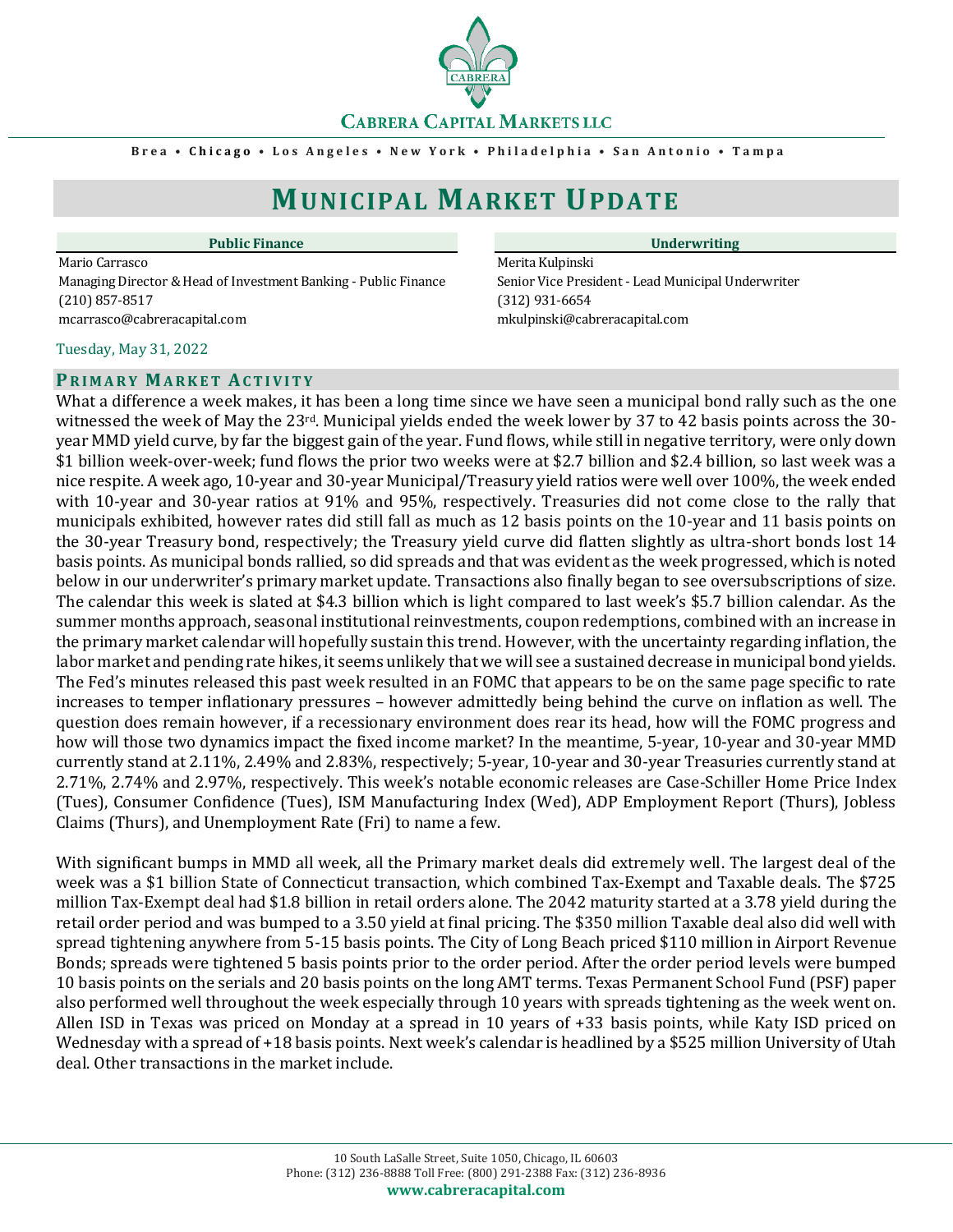

#### **B r e a • C h i c a g o • L o s A n g e l e s • N e w Y o r k • P h i l a d e l p h i a • S a n A n t o n i o • T a m p a**

### **INTEREST RATE SNAPSHOT**

| <b>Benchmark Maturity</b> |      | 5/27/2022<br><b>AAA MMD</b> | Change<br>from Last<br>Week (bps) | 5/27/2022<br><b>U.S. Treasury</b> | Change<br>from Last<br>Week (bps) | Muni/UST<br>Ratio | Date of<br><b>Week End</b> | <b>SIFMA</b><br><b>Index</b> | <b>Municipal</b><br><b>Fund Flow</b> | 1-Month<br><b>BBA</b><br><b>LIBOR</b> | 12-Month<br><b>BBA</b><br><b>LIBOR</b> |
|---------------------------|------|-----------------------------|-----------------------------------|-----------------------------------|-----------------------------------|-------------------|----------------------------|------------------------------|--------------------------------------|---------------------------------------|----------------------------------------|
|                           | 2023 | 1.53                        | $-40$                             | 1.99                              | -8                                | 76.88%            | 5/27/2022                  | 0.79                         | (\$1,000)                            | 1.06                                  | 2.68                                   |
| ∠                         | 2024 | 1.85                        | $-40$                             | 2.50                              | -8                                | 74.00%            | 5/20/2022                  | 0.82                         | (\$2,700)                            | 0.96                                  | 2.71                                   |
|                           | 2025 | 1.98                        | -44                               | 2.65                              | -8                                | 74.72%            | 5/13/2022                  | 0.76                         | (\$2,400)                            | 0.88                                  | 2.63                                   |
| 5                         | 2027 | 2.11                        | $-42$                             | 2.73                              | $-7$                              | 77.29%            |                            |                              |                                      |                                       |                                        |
| 10                        | 2032 | 2.49                        | -44                               | 2.75                              | $-4$                              | 90.55%            |                            |                              |                                      |                                       |                                        |
| 20                        | 2042 | 2.70                        | $-46$                             | 3.17                              | $-2$                              | 85.17%            |                            |                              |                                      |                                       |                                        |
| 30                        | 2052 | 2.83                        | -46                               | 2.98                              | $-2$                              | 94.97%            |                            |                              |                                      |                                       |                                        |

#### **MU N I C I P A L FU N D FL O W S**

Week Ended 5/26/2022 saw outflows of \$1.00 billion, 15<sup>th</sup> Consecutive Week of Outflows Source: Lipper



# **UP C O M I N G NE G O T I A T E D CA L E N D A R**

|             | UPCOMING NEGOTIATED CALENDAR                           |              |                                                |
|-------------|--------------------------------------------------------|--------------|------------------------------------------------|
| <b>Size</b> |                                                        |              |                                                |
| (Smm)       | <b>Issuer</b>                                          | <b>State</b> | <b>Description</b>                             |
| 505.450     | Utah Board of Higher Education (University of Utah)    | UT           | General Revenue Bonds (Green)                  |
| 500.000     | State of Colorado (Rural Colorado)                     | CO.          | Certificates of Participation                  |
| 465.000     | California Community Housing Agency                    | CA           | Essential Housing Revenue Bonds (Green) (CABs) |
| 394.210     | New York State Housing Finance Agency                  | <b>NY</b>    | Affordable Housing Revenue Bonds (Sustainable) |
| 346.685     | Department of Water & Power of the City of Los Angeles | CA           | Water System Revenue Bonds                     |
| 300.000     | Umass Memorial Health Care                             |              | Corporate Taxable Bonds                        |
| 229.605     | City of Memphis                                        | TN           | <b>Refunding Bonds</b>                         |
| 199.855     | Michigan State Housing Development Authority           | MI           | Single-Family Mortgage Revenue Bonds           |
| 160.700     | Massachusetts Educational Financing Authority          | MA           | <b>Education Loan Revenue Bonds (AMT)</b>      |
| 134.750     | Massachusetts Educational Financing Authority          | MA           | <b>Education Loan Revenue Bonds</b>            |
| 100.000     | Oxnard Union High School District                      | CA           | <b>General Obligation Bonds</b>                |
| 93.070      | City of Baltimore                                      | MD           | Refunding Revenue Bonds                        |
| 80.210      | City of Baltimore                                      | MD           | Project Revenue Bonds                          |
| 71.010      | City of New Britain                                    | <b>CT</b>    | <b>General Obligation Bonds</b>                |
| 65.000      | Louisiana Housing Corporation                          | LA           | Single-Family Mortgage Revenue Bonds (Social)  |
|             |                                                        |              |                                                |